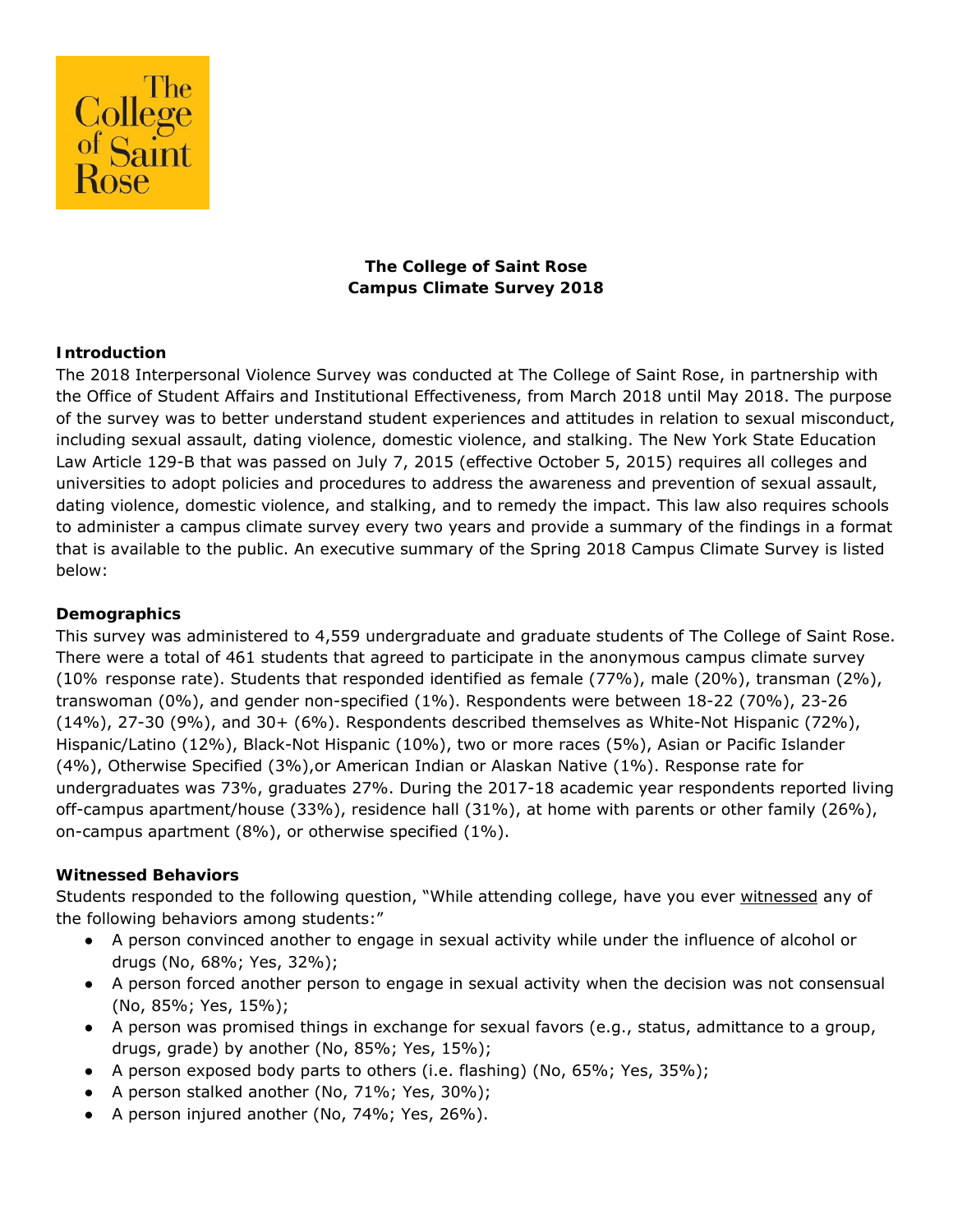Students witnessed incidents occurring at a bar or party (41%), an off-campus apartment (28%), a residence hall (24%), campus neighborhood (15%), or elsewhere on campus (2%). Students responded to the following question, "Have any of the following happened to someone you know?:" Received persistent unwanted contact via phone calls, text, or email (48%), Harassed on campus (32%), Repeatedly followed (15%), and Received unwanted gifts (5%). When asked "Do you know someone or have you heard about someone who was forced to engage in sexual activity when they did not want to?," students responded: No (49%), Yes (38%), and Unsure (13%). For those students that reported knowing someone who was forced to engage in sexual activity when they did not want to, they encouraged them to seek help (61%), did nothing (25%), told a mutual friend (24%), sought help off campus (9%), did something other than options listed (9%), sought help on campus (8%), told faculty (6%), told a Resident Assistant (6%), told campus security (5%), and told the police (3%).

### **Student Experiences**

Respondents were asked to read the following affirmative consent definition before proceeding:

*"Affirmative consent is a knowing, voluntary, and mutual decision among all participants to engage in sexual activity. Consent can be given by words or actions, as long as those words or actions create clear permission regarding willingness to engage in the sexual activity. Silence or lack of resistance, in and of itself, does not demonstrate consent. The definition of consent does not vary based upon a participant's sex, sexual orientation, gender identity, or gender expression."* 

Students responded to the following question, "Have you ever engaged in sexual activity where affirmative consent was not clear?:" No (68%), Yes (26%), and Unsure (6%).

Respondents were then asked to read the following definitions before proceeding:

*"Sexual contact – attempting or actually kissing, fondling, or touching someone in a sexually intimate way, EXCLUDING SEXUAL INTERCOURSE, which we will ask about later. Unwanted sexual contact – those situations in which you were certain at the time that you did not want to engage in the sexual experience and you either communicated this in some way (e.g., you said no, you protested, you said you didn't want to, you physically struggled, you cried, etc.), or you were intimidated or forced by someone or you were incapacitated (e.g., drunk, passed out, etc.)."* 

When asked, "During this (2017-2018) school year, how many times has someone had sexual contact with you when you didn't want to?," students responded: 0 times this year (80%), 1 time this year (11%), 2 times this year (5%), 3 times this year (3%), 4 times this year (1%), 6 or more times this year (1%), and 5 times this year (0%). The students who experienced unwanted sexual contact responded that the behavior involved an acquaintance (19%) (including a non-romantic friend, co-worker, casual or first date, current romantic partner, or ex-romantic partner), a stranger (8%), or other (2%). Students who experienced unwanted sexual contact responded to the following question, "Was this person a student at the College of Saint Rose?:" No (18%), Yes (8%), and I do not know (4%). And students responded that the gender of the individual that perpetrated the unwanted sexual contact was: male (25%), female (3%).

Following the incident, students told: a close friend other than a roommate (15%), no one (10%), their roommate (8%), a romantic partner (3%), a counselor (3%), a parent or guardian (1%), other/other family member (2%), Faculty/Staff/Residence Hall Staff/Campus Sexual Assault Advocate (1%-combined total), and 0% reported to police. The most prominent reasons for not telling anyone were: fear (fear of retaliation, fear of not being believed or being blamed) (19%-combined), they didn't think what happened was serious enough or that others would understand or think it was important (19%-combined), they wanted to forget it happened (11%), or they considered it private and wanted to deal with it on their own (7%).